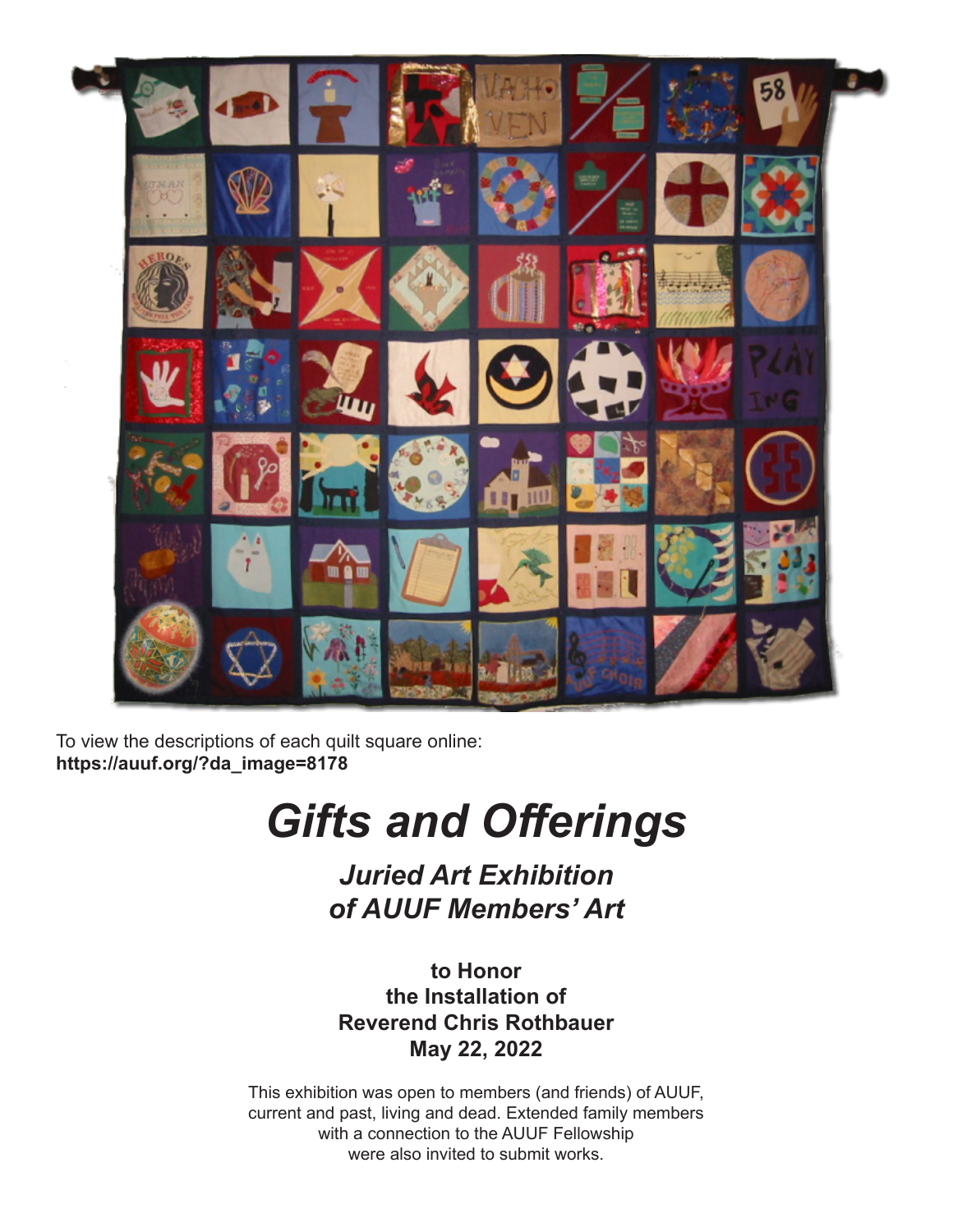### **Cindy Reinke**

Cindy first had a needle and thread put in her hand when she was only two years old. She has never lost her love of sewing. Cindy began quilting in 1994, and, in 2000, joined a fiber arts group and began exploring using fabric as an art medium.

#### **Auditory Cornucopia,** *fiber, mixed media, beading* **1**

This piece came from a dream. Being hearing impaired, my hearing aids are an integral and critical part of my life. They give me back the gift of hearing. In the dream this was depicted by jewels falling from the sky. I used handmade beaded figures and a wide range of beads to represent these gifts, one of them being the ability to hear the birds sing.

### **Camilla Hirschel**

AUUF member Camilla took an OLLI class in acrylic painting in 2017 and is "just keeping on happily."

#### **Pinto Fish,** *mixed media assemblage, 2022* **2**

Camilla states that this work is "bringing logic to found objects that seem to belong—in some fashion—together."

## **Richard Shelby**

Richard is a maker of turned wood art from locally sourced hardwoods collected from burn piles and other sources of discarded wood.

#### **Mayan Calendar #1830,** *turned wood, pyrography* **3**

This plaque is made of camphor wood (Cinnamomum Camphora) from Florida, donated by a friend. The figures, made with pyrography, are Mayan glyphs found on a stone calendar.

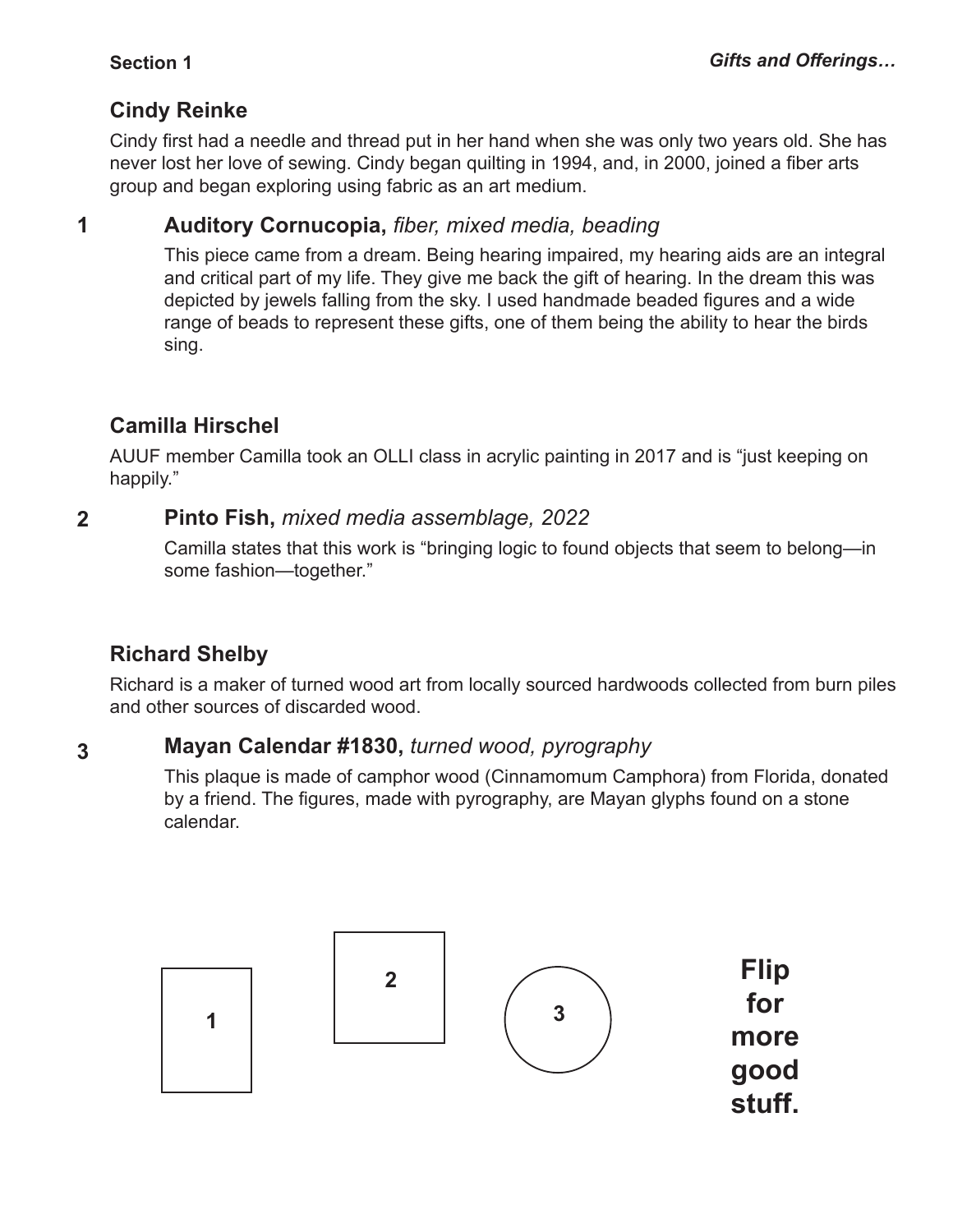### **Paul Starr**

AUUF member Paul Starr (1942-2019) was a lifelong lover of art and world travel, as well as Professor of Sociology at Auburn University. He started painting in the early 2000s and completed well over 100 paintings before he passed. His lively, colorful, and impressionistic pieces made him a favorite in the Auburn art community.

#### **Self-Portrait,** *acrylic on canvas* **4**

For this dramatic and boldly-rendered self-portrait, artist Paul Starr worked from a blackand white photo his wife, Susan, took of him in the 1970s. With his penetrating stare and thoughtful, analytical expression, Paul represents the intellectual spirit of the AUUF community.

### **Laura Kloberg**

Laura prefers to work with recycled/found items when creating her work. This practice is an extension from when she was putting herself through college on a shoestring budget and learned to use whatever free or discarded materials were available for creating artwork. Currently, Laura's primary focus is photography and assemblage creations, often with fiber elements. She is known to add a bit of whimsy where possible.

#### **Happy Thoughts,** *found and discarded objects assemblage* **5**

This piece was created from the scraps of several processes; wood working, photo processing, shopping, consumption, and found items. If you look closely, the happy thoughts are under the hat, yet the main face is UNhappy. Just goes to show that what we see may not be what someone feels.

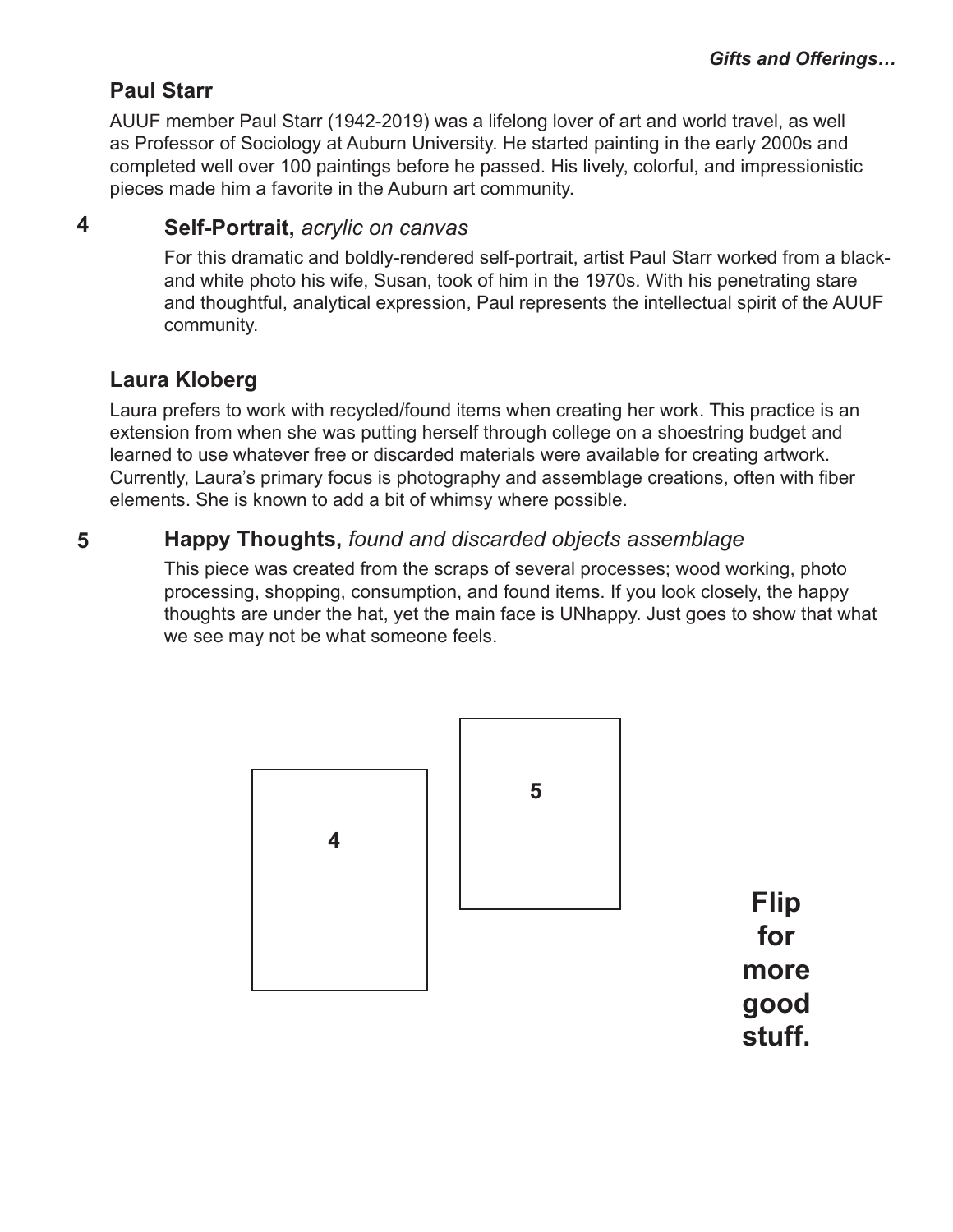### **Conrad Ross**

A long-time member of the Fellowship from when he first came to Auburn in 1963, Conrad is an Auburn University Professor Emeritus of Art and the owner/manager of Wycross Press.

### **Self Portrait 1970s,** *intaglio print, 1974*

According to Conrad, this show is the first one in which he has entered this particular piece of art. Subsequently, it is the first time that it has hung in an exhibition. When Conrad was told that his print would be hung adjacent to the Memorial Plaque, he commented that the successful effort to establish the purchase and on-going addition of names to the plaque is one of his proudest accomplishments at the Fellowship.

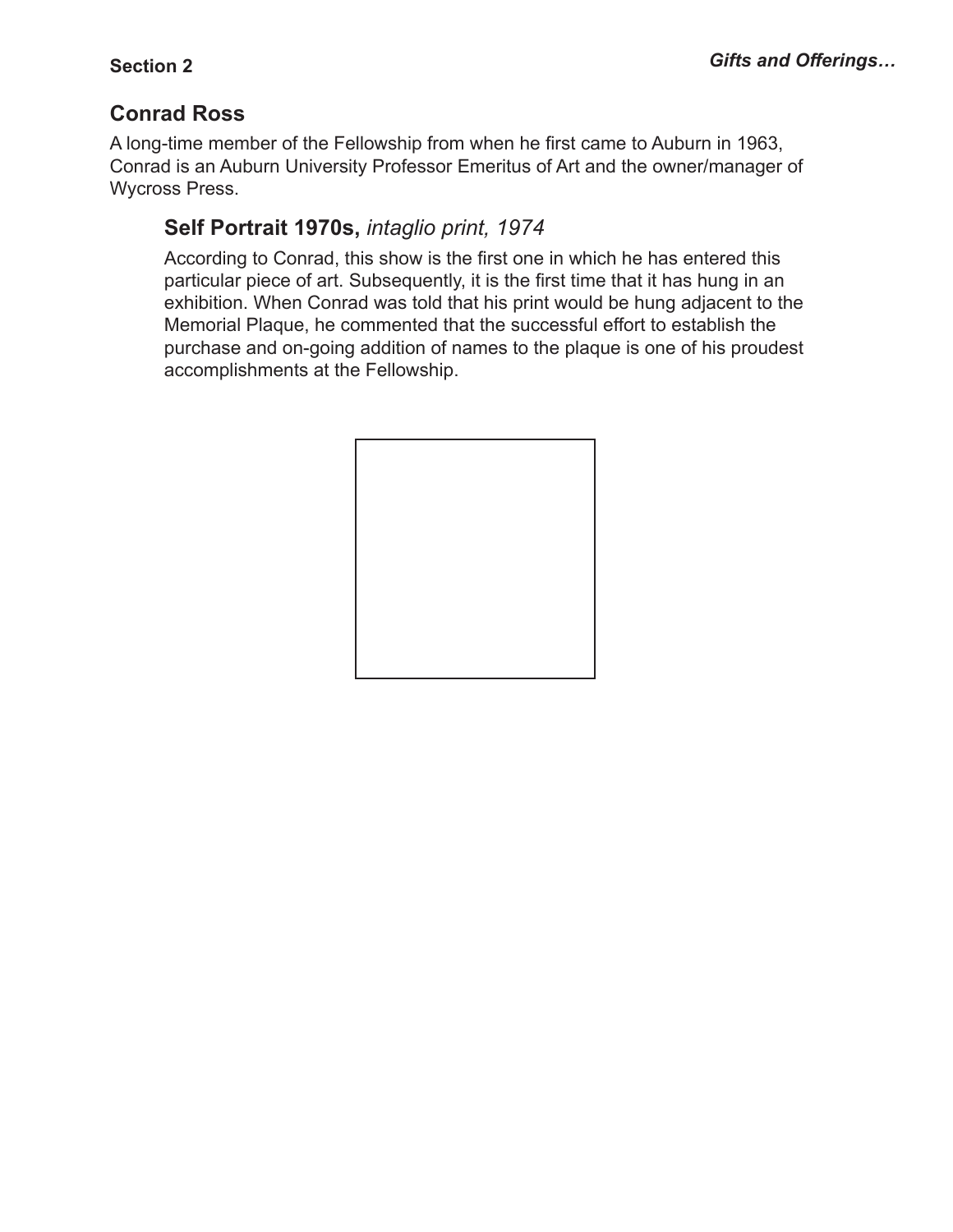### **Mary Harris**

Mary is Jan Newton's mother and many AUUF members visited with her regularly while she lived in Auburn for the seven months before she passed. Mary's work is included in private and commercial collections throughout the Southeast, as well as Pennsylvania and New York. Her paintings include works in oil, pastels, watercolors, gouache, and acrylic. AUUF's upcoming art installation will be a selected collection of Mary's work.

**Solitude,** *oil pastel on canvas, circa 1996* **1**

> This painting of a swamp in southern Louisiana is representative of Mary's experimentation with incorporating color and light into her work. She painted several swamp landscapes, some including deer and other animals.

### **Camilla Hirschel**

AUUF member Camilla took an OLLI class in acrylic painting in 2017 and is "just keeping on happily."

#### **Fluffy Bird,** *acrylic on canvas, 2019* **2**

While Camilla felt that the first attempt at a bird patio painting was "quite stiff," she feels that this, the second one, is "more welcoming to visiting birds."

### **Amy Kaiser**

Although a native of Virginia, Amy has lived in Alabama longer than she lived in her home state. Amy has worked in clay for 13 years making primarily functional ware on the wheel.

#### **Bird Niche,** *handbuilt clay, glazed* **3**

This piece was made for my mother who was an avid backyard birdwatcher. The metal bird hangs in a space surrounded by leaves pressed into the wet clay to capture their texture. I glazed the work with a transparent green glaze to further highlight the leaves' form.

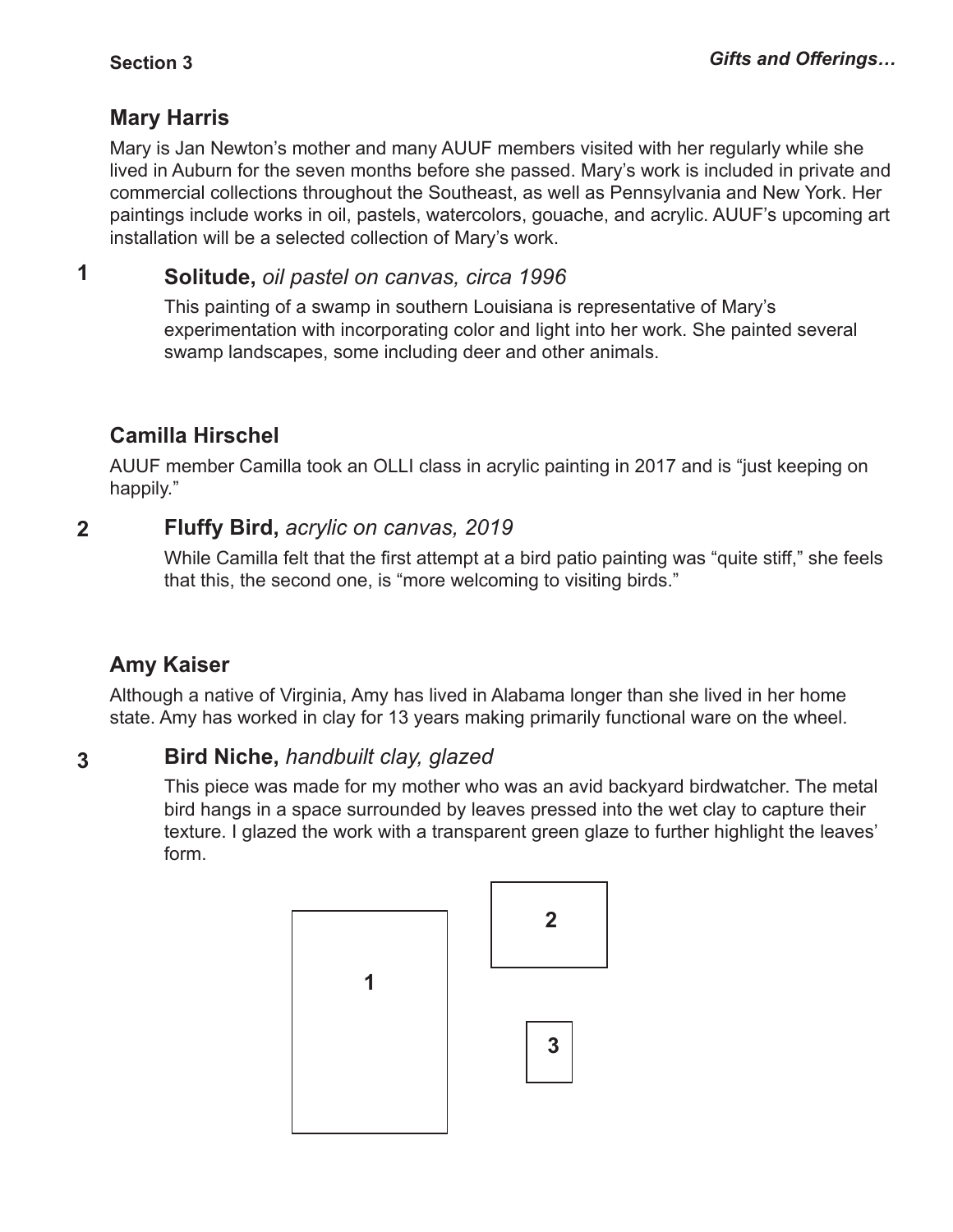### **Conrad Ross**

A long-time member of the Fellowship from when he first came to Auburn in 1963, Conrad is an Auburn University Professor Emeritus of Art and the owner/manager of Wycross Press.

#### **Camilla Round-About,** *collagraph, 2018* **1**

This camellia print was named for Camilla Hirschel after she had had a conversation with Conrad about the art work. It was part of a flower series of a variety of flowers that, according to Conrad, "got quite involved." Conrad sees the peaches and pink colors of this work as "Janice's colors," similar to colors she chose when redesigning the kitchen.

### **Amy Kaiser**

Although a native of Virginia, Amy has lived in Alabama longer than she lived in her home state. Amy has worked in clay for 13 years making primarily functional ware on the wheel.

#### **Memories of Home,** *handbuilt clay, underglaze* **2**

Finding that the loss of a place can be as painful and as deeply felt as the loss of a person, I decided to channel some of that grief into making a clay niche. Using my key from my childhood home as the central image I captured textures in clay that were representative of specific memories of the house I once called home.

### **Robert Zabawa**

A member of AUUF since 1991, Robert is an anthropologist and has been teaching at Tuskegee University since 1985 working with small-scale farmers in Alabama and Africa.

#### **Protest Flag,** *digital photo* **3**

Called "La Puerta de la Bandera" (Door of the Flag), the door was originally painted in the traditional red, white, and blue on an old door in la Calle San Jose in San Juan, Puerto Rico, by Rosenda Alvarez. It was more recently repainted in black and white by the artist as both a protest and political mourning for the plight of the island and its peoples.

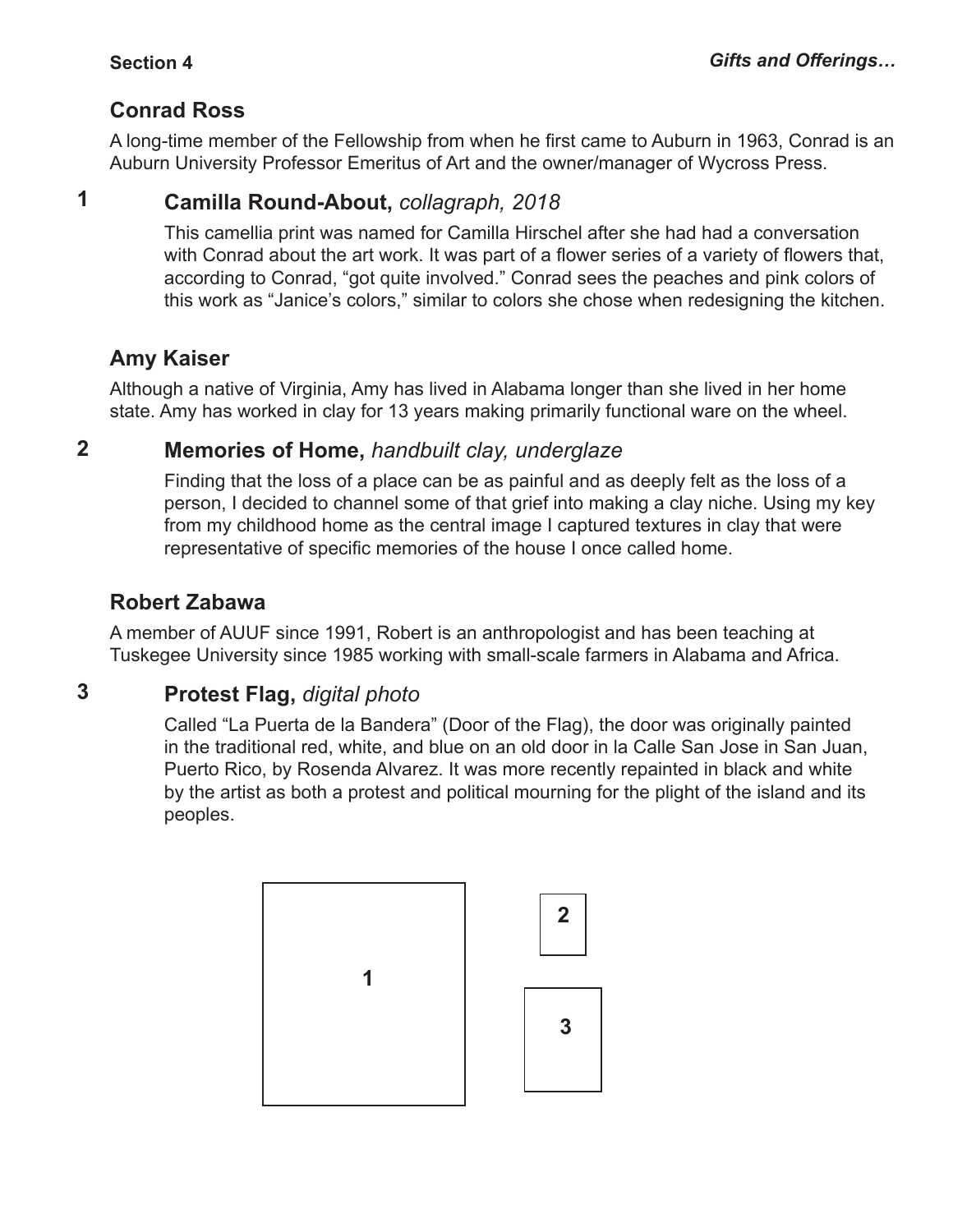### **Alexia Jordan**

Alexia and her husband, Gabriel, have recently moved to Auburn and visited the Fellowship off and on for twenty or more years after Diana Jordan-Allende first became minister.

### **A Curious Gathering (Madame Curie and Eusapia Palladino),**  *acrylic, 36" x 48"*



"The Hard Problem of Consciousness" describes the difficulty faced in explaining how a lump of matter, the brain, creates consciousness. Although scientists are able to locate places of activity in the brain which correlate with experiences, they are not able to explain the leap from the physical to the experiential. In the 1800s, Henri Bergson developed a theory, the Radio Theory of Consciousness, in which he posited that consciousness creates matter, not the other way around: what the brain does is "tune in" to a particular frequency, just as a radio does. This theory allows for all the parallel realities you can imagine to exist in the same space, much as Mozart, political pundits, advertisements, Rage Against the Machine, and Billie Holiday are all playing right now in the same airspace, yet none of them interferes with or overlaps with the other:

you see and hear only the station you are tuned in to hear. This theory also opens up the possibility of so far unexplainable phenomena like telepathy, telekinesis, and communication with consciousness beyond death. Several of Bergson's contemporaries, many of them Nobel Prize winners like himself, in various fields including astrophysics, physics, chemistry, and medicine, felt it was an integral part of science to explore these possibilities. One of the more famous and successful "lab rats" they spent their time with in these endeavors was Eusapia Palladino. Although she was well-known for responding to the often aggressive attempts to prove her a fraud by attempting to humiliate the scientists who were humiliating her, when she deigned to perform, it was said that the very air changed. A music box floated across the room and pushed someone away from her, a 48-pound table levitated and turned itself upside-down. In fact, in one of his last letters, in 1906, Pierre Curie, Marie's husband, told a colleague, "We have had several more séances with the medium Eusapia Palladino […] The result is that these phenomena really exist and it is no longer possible for me to doubt them […] In my opinion, there is here a whole domain of completely new facts and physical states of space about which we have had no conception."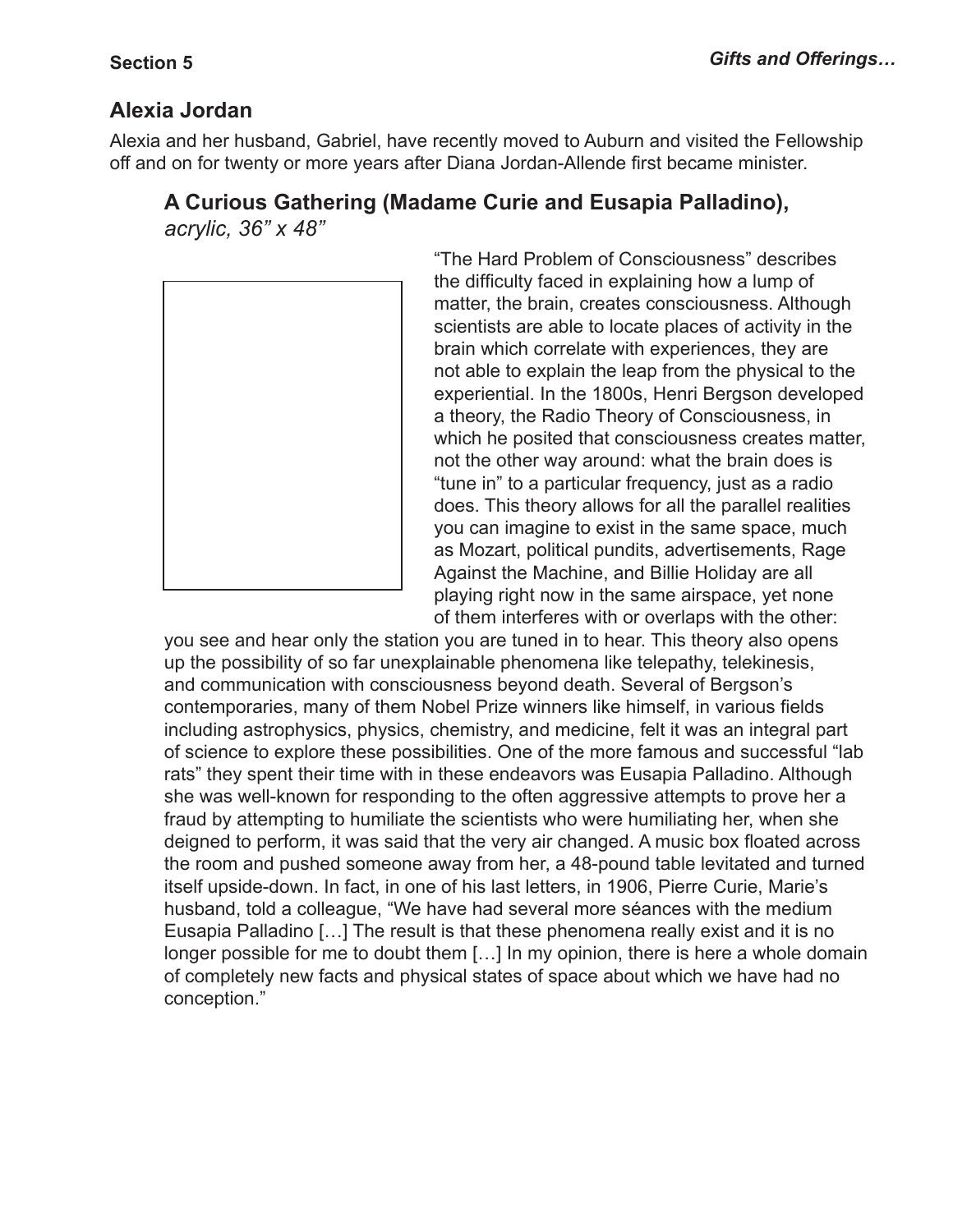**1**

### **Mercedes (Sadie) Zabawa**

As a child, Sadie was exposed to various art forms but really dove deep into fiber work in weaving and art cloth classes as an undergraduate at Earlham College. She still works in fiber crafting through embroidery, basket-weaving, wool felting, quilting, and sewing her own clothes.

### **Hop Vine,** *weaving, hand-dyed yarns*

Created on a floor loom, this overshot weaving used three colors of hand-dyed cotton yarn in a modified hop vine pattern.

### **Kerry Crowe/Pinkylongfinger**

I live in Wedowee, Alabama, surrounded by the beauty of the countryside. Pinkylongfinger came into existence about six years ago as a menacing character in a child's nightmare. I adopted his name as a fun and interesting signature for my painting going forward. Painting has offered me a place in my life to live a sober and meaningful existence. It brings me peace to meditate and connect with others.

#### **Five Flags,** *acrylic, 24" x 24"* **2**

There could be a future country represented here—interesting times we are currently living in.

#### **City Street,** *acrylic, 24" x 24"* **3**

The city's love for all fills the buildings on this street!

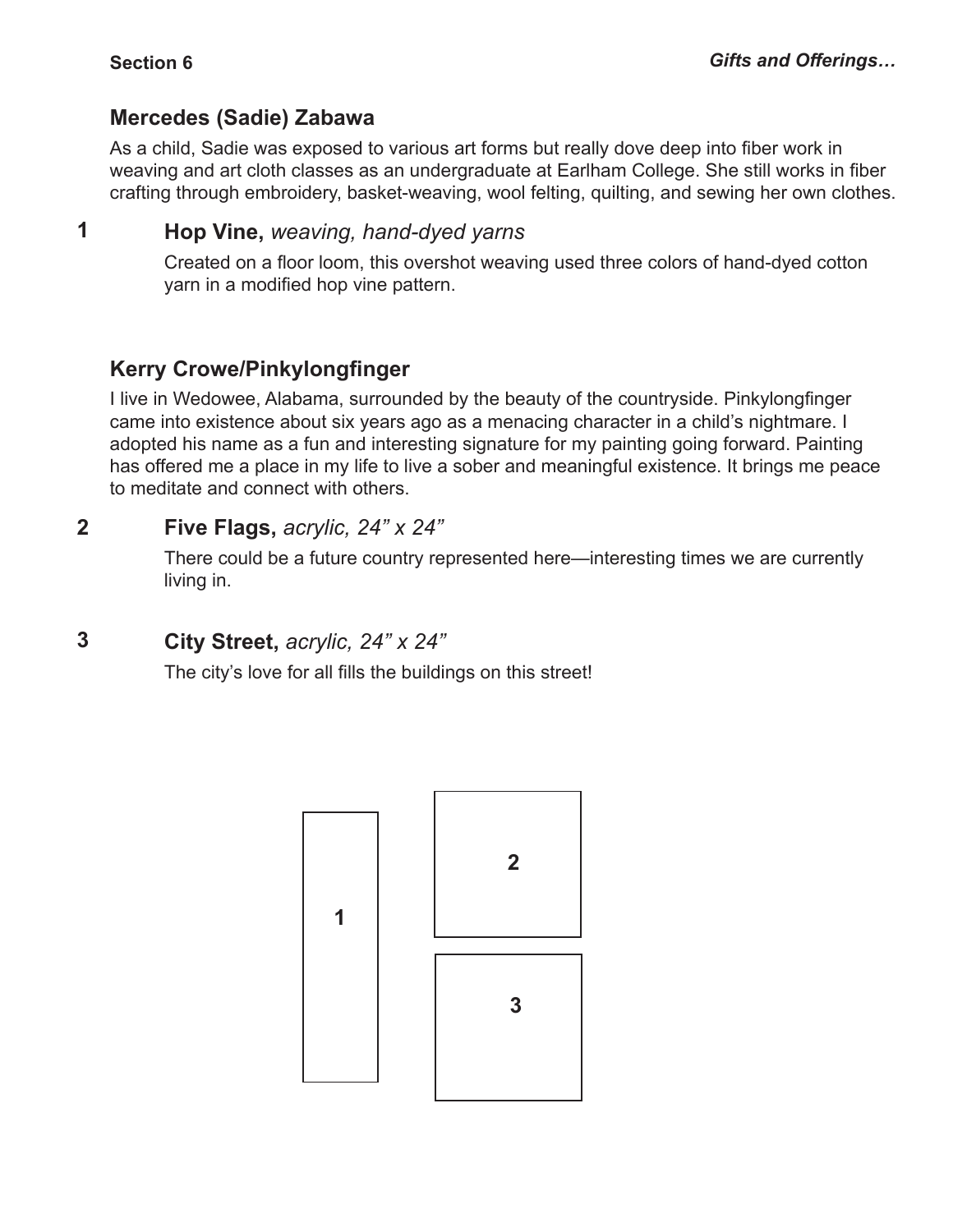### **Agnus Bradley Taugner**

Both a Professor of Art at Auburn University and an early member of the Fellowship, Agnus (1931-2012) organized art shows which hung on the walls of the AUUF Cox Street sanctuary in the 1960s and 1970s.

#### **Caught,** *canvas and strings, 1970s* **1**

Taking a moment to examine Caught, particularly the hands extending beyond the top edge, may prompt the viewer to experience a feeling of being trapped. Are the hands reaching up to grab an edge and pull the body out? Can you see a human figure captured in this, at first glance, abstract piece of art? A head, torso, belly, and legs wrapped in strings and held tight?

### **Mercedes (Sadie) Zabawa**

As a child, Sadie was exposed to various art forms but really dove deep into fiber work in weaving and art cloth classes as an undergraduate at Earlham College. Sadie still works in fiber crafting through embroidery, basket-weaving, wool felting, quilting, and sewing her own clothes.

#### **Steeple,** *quilting, fabric dying, screen printing* **2**

This mini-quilt was created during a collaborative research project at Earlham College exploring transferring photos onto fabric. A screen-printed central image of the AUUF steeple is surrounded by hand-dyed and hand-pieced friendship stars meant to evoke the star in the ceiling of the Fellowship Hall.

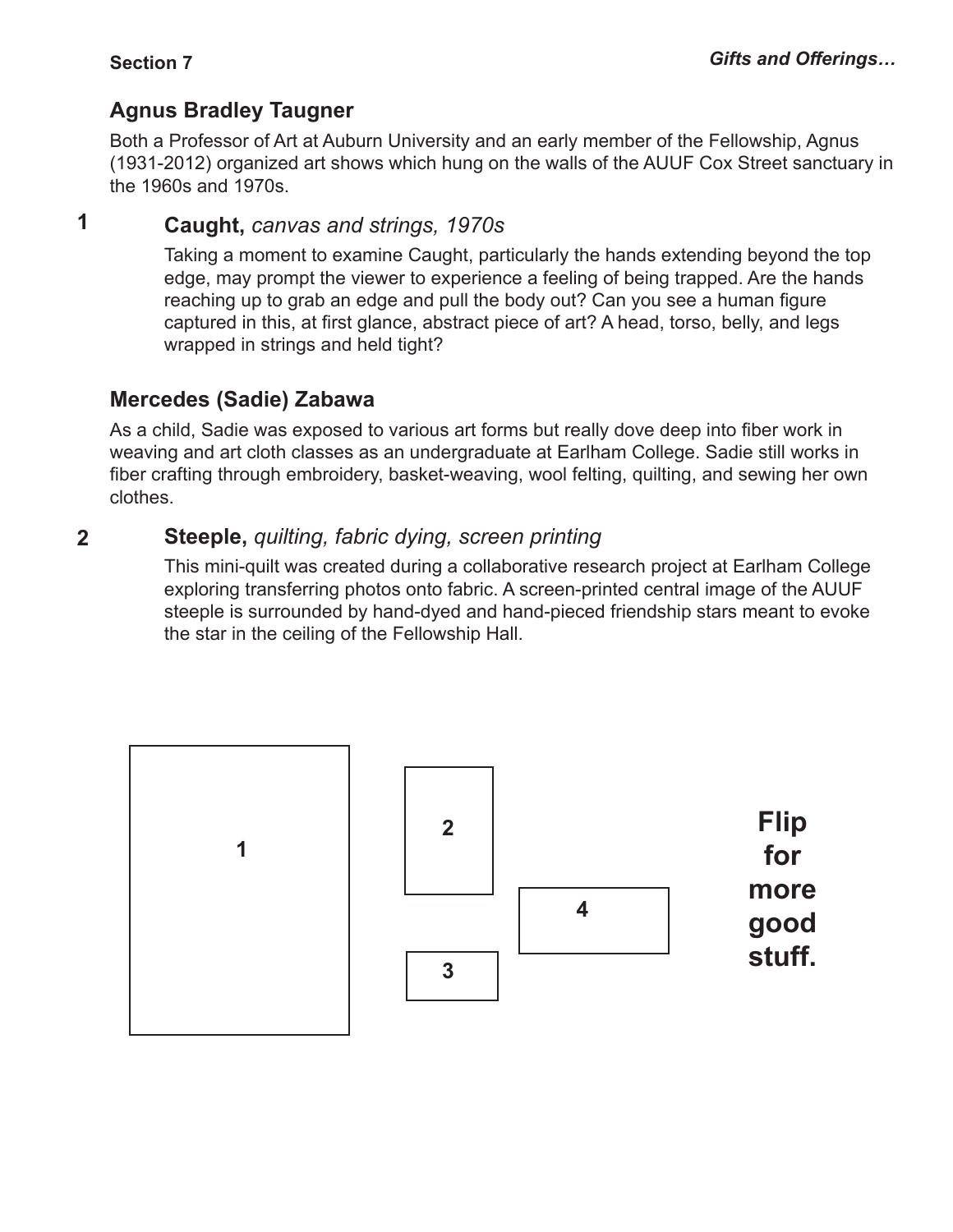### **Robert Zabawa**

A member of AUUF since 1991, Robert is an anthropologist and has been teaching at Tuskegee University since 1985 working with small-scale farmers in Alabama and Africa.

#### **Hand-in-Hand,** *digital photo* **3**

I was in the coastal town of Anamabo in southern Ghana with a team from Tuskegee University waiting to talk with the head chief when I turned to the street and saw these two children waiting for their ride to school, hand-in-hand. I was struck by their clean, crisp uniforms, their haircuts (which the girls hate) and that they were looking not away from each other, but across each other. I've wondered what they were thinking then and how it might relate to where they are and what they are now thinking.

### **Terry Rodriguez**

I decided to be an artist when I was five years old. My first medium was watercolor (I didn't know that it was difficult.) I worked as a graphic designer for 30 years or so, while working on my MFA. And, so it continues. I love to talk about my work, comments are welcome.

#### **Summertime, 2021,** *pastels, assemblage* **4**

This work was my first experience with using a wood-burning tool. Combining that technique with pastels and three cabochons, I captured a summer scene.

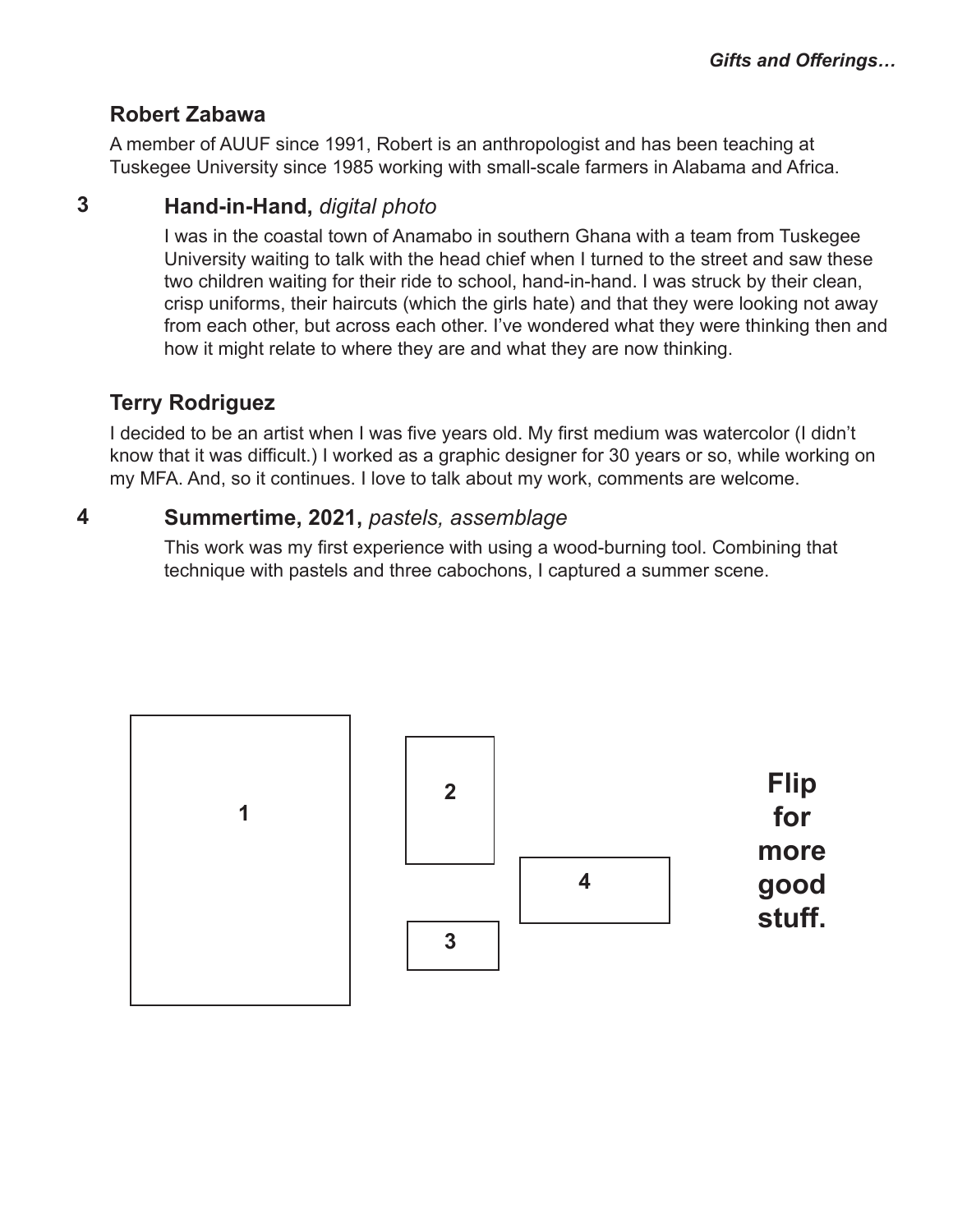### **Paul Starr**

AUUF member Paul Starr (1942-2019) was a lifelong lover of art and world travel, as well as Professor of Sociology at Auburn University. He started painting in the early 2000s and completed well over 100 paintings before he passed. His lively, colorful, and impressionistic pieces made him a favorite in the Auburn art community.

### **Kitchen Pantry,** *acrylic on canvas*

Artist Paul Starr had a knack for infusing everyday objects with excitement and a certain allure. In this piece, which recalls Andy Warhol in its portrayal of manufactured food packaging, Paul drew inspiration for this work from his own kitchen pantry. Paul's pantry also brings to mind the abundance of AUUF's "Diana's Pantry" food program.

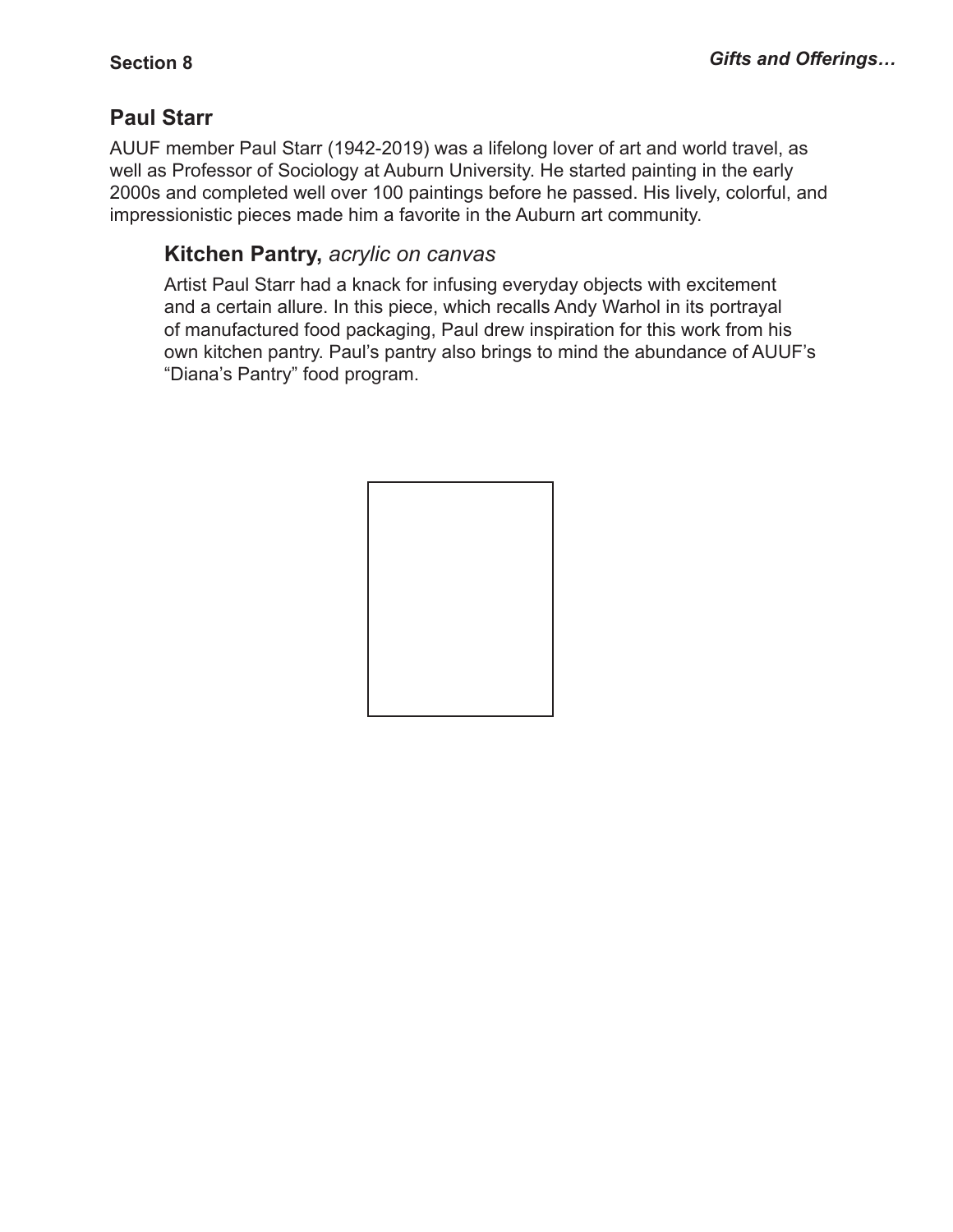### **Paul Starr**

AUUF member Paul Starr (1942-2019) was a lifelong lover of art and world travel, as well as Professor of Sociology at Auburn University. He started painting in the early 2000s and completed well over 100 paintings before he passed. His lively, colorful, and impressionistic pieces made him a favorite in the Auburn art community.

**1**

### **Auburn Unitarian Universalist Fellowship,** *acrylic on board*

In this piece, artist Paul Starr captures the beauty of the AUUF building and grounds on a sunny day against a bright blue sky. Paul was a member of the AUUF from 1991-2019 and cherished the Fellowship as a home away from home.

### **Jacob Kaiser Zabawa**

Jacob grew up in the Fellowship and is currently a theater artist and community health worker in Baltimore, MD. Occasionally he enjoys expressing himself through visual arts. Jacob's past passion projects have included photographing dental flossers found in non-use-specific locations, adding them to a user-submitted album entitled "Plack Hawk Down." He has also created poster art for the play "Dark World's Destruction 2."

### **Study of the Steeple,** *computer-altered screenshot of a digital camera video*  **2**

That steeple really draws *the eye*. As a kid I often fantasized about climbing the ladder and ringing the bell. I imagined what it must look like from up there—what view it would afford me of my hometown. This photo is of me longing to climb and explore. *Looking back* at this piece brings back a flood of sense memories: the smell of the bouncy grass that leads from the flower garden, the texture of many coats of white paint clinging to the planks of the walls, and, of course, the clanging of the bell.



# **3** *Right side of Window*

## **Janice Koenig Ross**

A long-time member of the Fellowship, Janice (1926-2020) was a well-regarded artist specializing in oil portraiture. She was an art professor at Tuskegee University for 23 years as well as a free-lance artist working out of her private studio.

#### **Jennifer,** *oil painting, 1970* **3**

Carolyn Hunter commissioned this painting when her daughter, Jennifer, was 32 years old. Since Jennifer was moving away, Carolyn wanted Janice to paint a likeness of her daughter.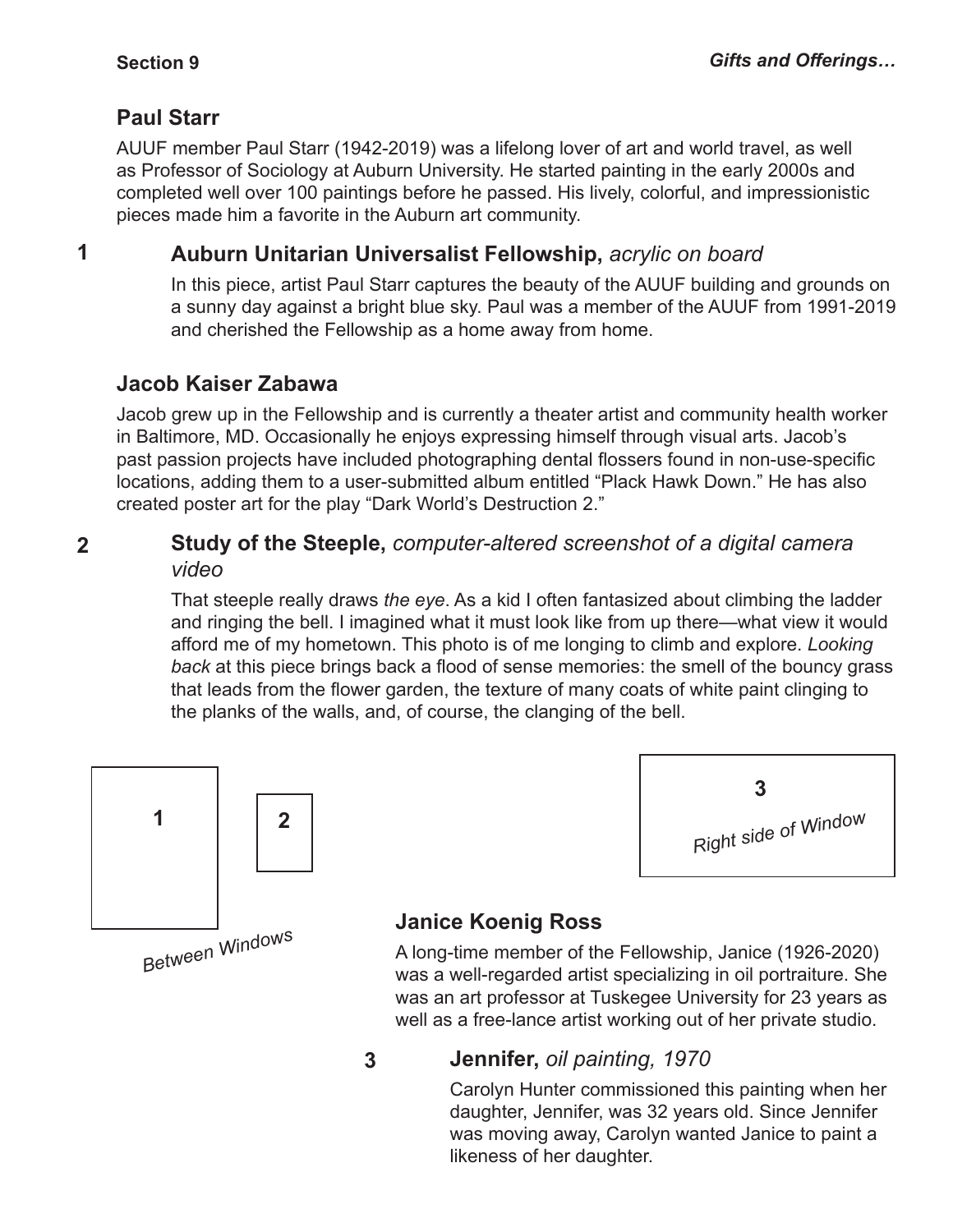### **Gentleperson's Sewing Circle and Fruit-Eating Guild**

### **AUUF Story Quilt,** *fabric, mixed media, fiber craft and needlework*

This quilt, consisting of 56 squares created by 27 different makers, represents a number of stories and events in the life of the Fellowship suggested by participants at a town hall meeting. The Gentle Person's Sewing Circle and Fruit-Eating Guild met weekly to work on the squares and pieced the quilt together over a weekend at Chewacla Park. The finished quilt was presented to the Fellowship on April 14, 1996 and typically hangs in the altar area. More information on the quilt is posted at auuf.org under "Our Story Quilt."

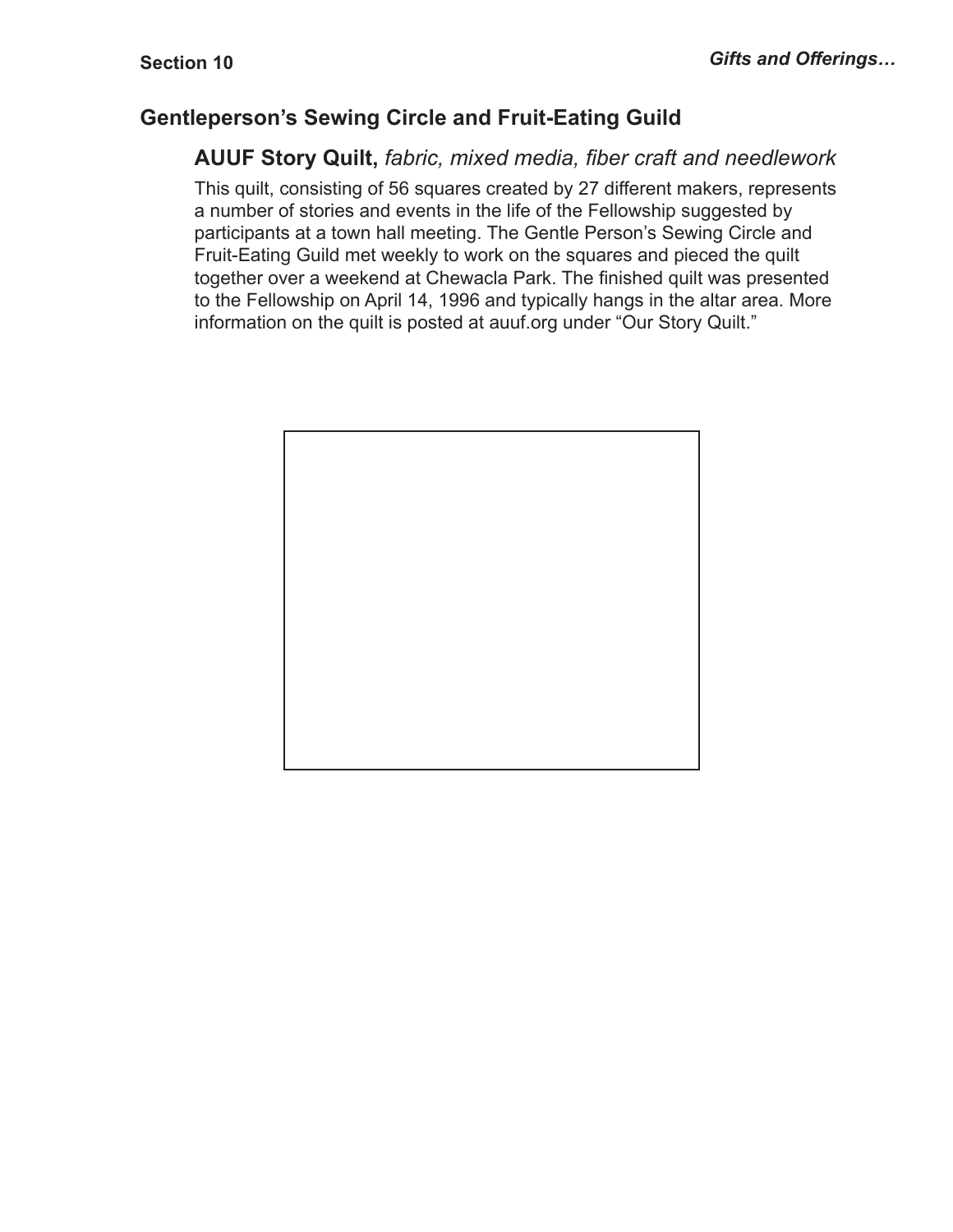### **Cindy Reinke**

Cindy first had a needle and thread put in her hand when she was only two years old. She has never lost her love of sewing. Cindy began quilting in 1994, and, in 2000, joined a fiber arts group and began exploring using fabric as an art medium.

#### **Homage to the Hubble,** *hand-dyed fabric, beading* **1**

Janice Ross, one of our AUUF artists, was one of the first people to encourage me in my artistic pursuits. She gave me fabric dyes and pieces of fabric that had been handdyed during her teaching career. One piece had swoops and circles of bright colors on a splotchy background. I saw in that fabric, years later, the stars and galaxies and all the wonders we have seen in the photos sent back to earth by the Hubble telescope. I inserted hand-dyed pieces to repeat patterns in the fabric and lots of beading and circular pinwheels for an explosion of color.

### **Terry Rodriguez**

I decided to be an artist when I was five years old. My first medium was watercolor (I didn't know that it was difficult.) I worked as a graphic designer for 30 years or so, while working on my MFA. And, so it continues. I love to talk about my work, comments are welcome.

#### **At Pine and Broadway, 2021,** *found object assemblage* **2**

This all started with finding a pile of pinecones. The metal contraption is a doorbell ringer, and other elements include a found hat, purchased washers, and dripped enamel paint.

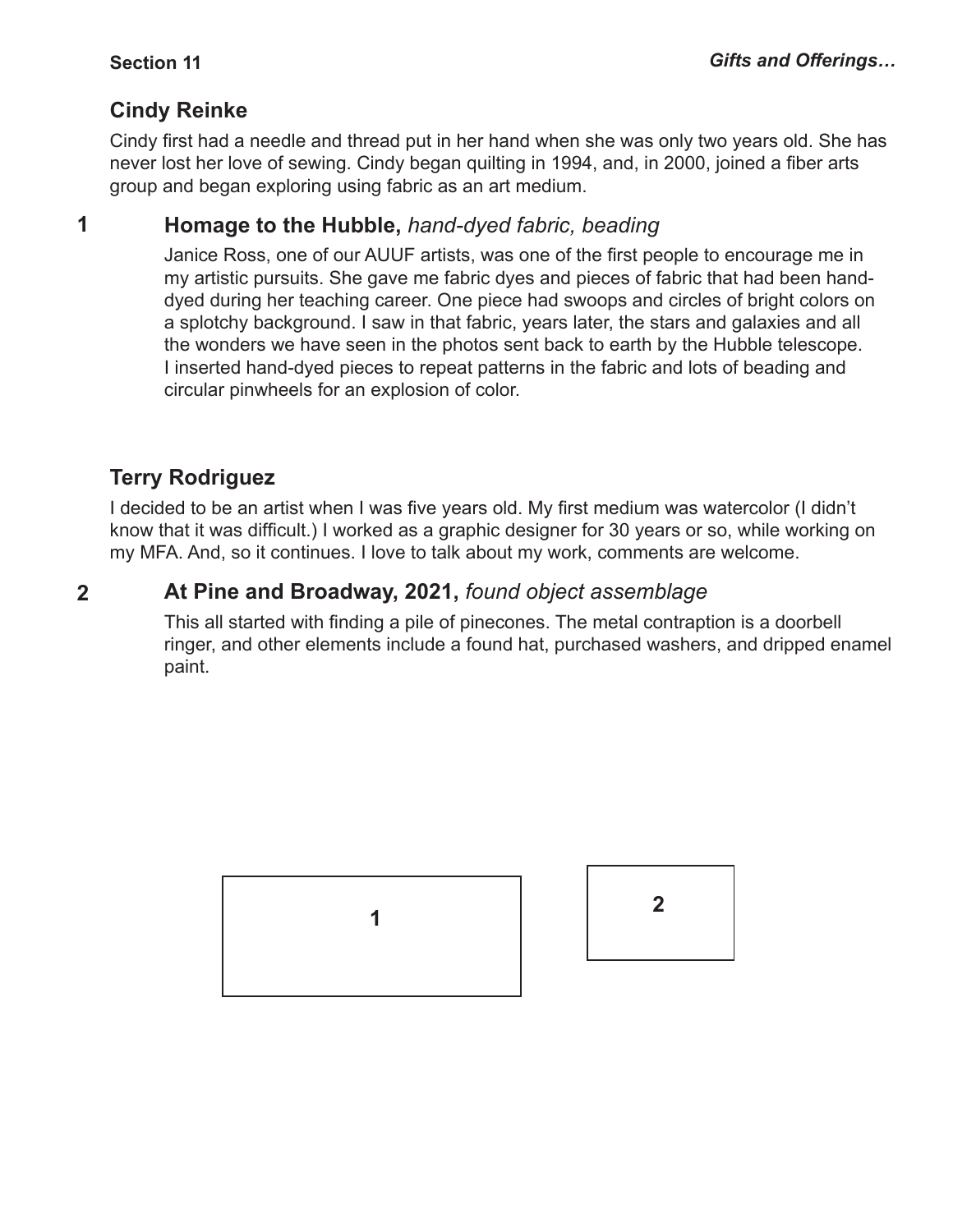### **Laura Kloberg**

Laura prefers to work with recycled/found items when creating her work. This practice is an extension from when she was putting herself through college on a shoestring budget and learned to use whatever free or discarded materials were available for creating artwork. Her primary focus is photography and assemblage creations, often with fiber elements. She is known to add a bit of whimsy where possible.

### **Edged,** *photograph*

This piece was created for an alphabet exhibit where each entry participant received a letter of the alphabet to create a piece that reflected that letter. I received the letter "e." E is for Edged: Sunlight has edged an ear of a friend and the stray hairs, and the pattern about the image is created with the edge of an orange. **1**

### **Terry Rodriguez**

**2**

I decided to be an artist when I was five years old. My first medium was watercolor (I didn't know that it was difficult.) I worked as a graphic designer for 30 years or so, while working on my MFA. And, so it continues. I love to talk about my work, comments are welcome.

### **Communication Skills, 2018,** *collage, found objects, pastel*

The copy of a V-mail [for Victory Mail] is from 1944. The iPod came to me when I left my pocketbook on an airplane. The iPod was somehow in the pocketbook when it was returned to me six months later.

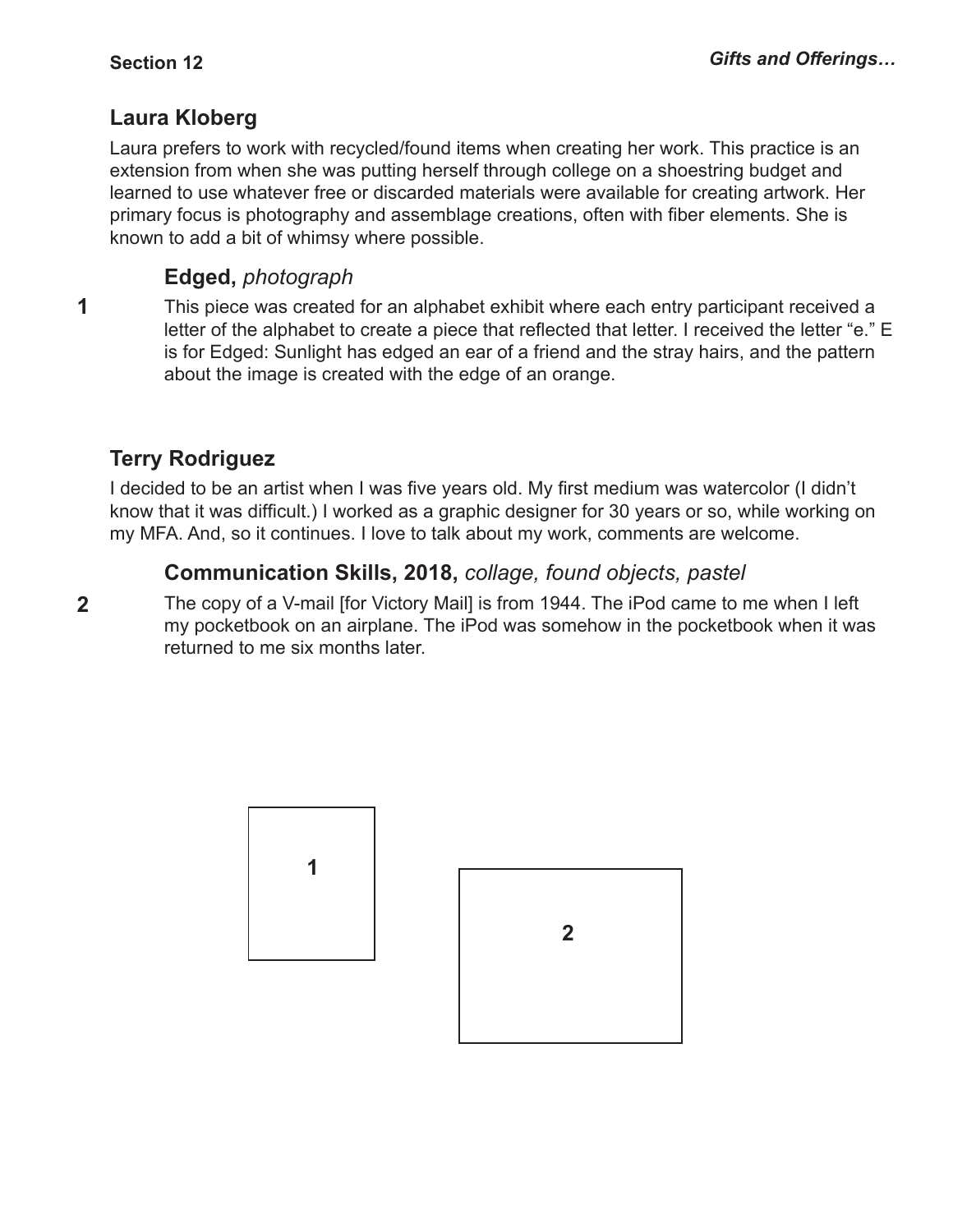### **Laura Kloberg**

Laura prefers to work with recycled/found items when creating her work. This practice is an extension from when she was putting herself through college on a shoestring budget and learned to use whatever free or discarded materials were available for creating artwork. Her primary focus is photography and assemblage creations, often with fiber elements. She is known to add a bit of whimsy where possible.

#### **Cycle of Seasons,** *fiber, mixed media* **1**

This represents my graphic vision of yearly cycles represented by the colors of the seasons and jewelry pins representing seasons. The different fabrics came from each member of Studio 222, a local fiber arts group, for a project where we were each to create a piece with the theme "Season(s)."

### **Kerry Crowe/Pinkylongfinger**

I live in Wedowee, Alabama, surrounded by the beauty of the countryside. Pinkylongfinger came into existence about six years ago as a menacing character in a child's nightmare. I adopted his name as a fun and interesting signature for my painting going forward. Painting has offered me a place in my life to live a sober and meaningful existence. It brings me peace to meditate and connect with others.

#### **Clockwork,** *acrylic, 24" x 24"* **2**

It feels like time is going backwards these days . . .

### **Alexia Jordan**

Alexia and her husband, Gabriel, have recently moved to Auburn and, in the past, visited the Fellowship off and on for twenty or more years after Diana Jordan-Allende first became minister.

#### **St. Fevronia Among the Hellebores,** *acrylic, 24" x 36"* **3**

In his tale of the Yellow Emperor, Borges describes a battle between two very different worlds on either side of the looking glass; in the end, the Yellow Emperor prevails over the invaders and condemns them to the eternal forced repetition of all they see through the mirror. They no longer live or move by will. In my reading, the creatures trapped

behind the glass are humans. In the painting, the automaton sheds her puppet-shell, and that demon of fears and habit who had controlled her mind and actions topples out as her skull swings open. She takes on a new form and begins to cross larger territories. She has hooves for drive, power and passion, and the tail of a fish because Borges prophesied that